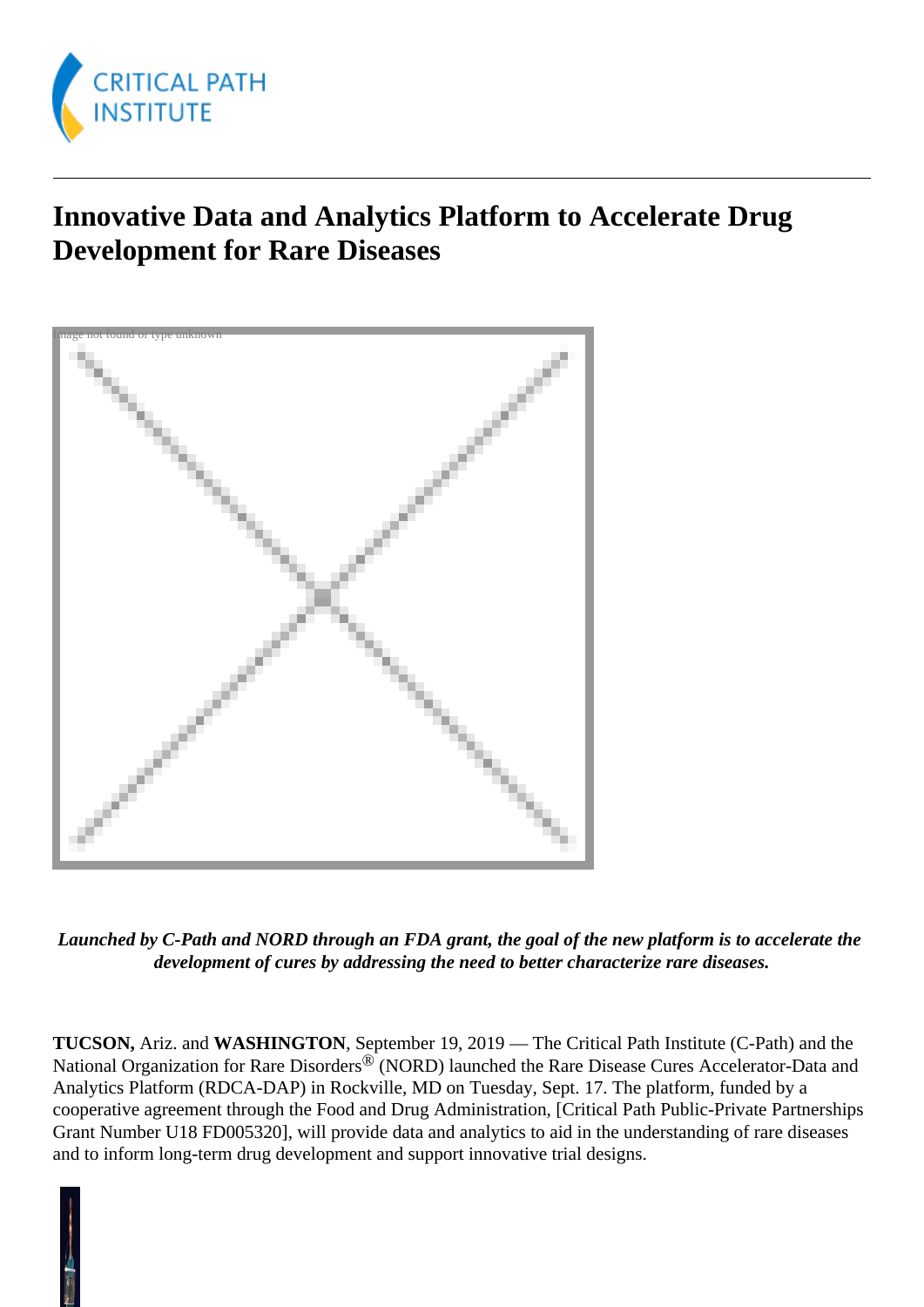"People with rare diseases need treatments; we need to do what we can to make development of those treatments as efficient, effective and fast as possible," said Center for Drug Evaluation and Research Director Janet Woodcock, MD. "The way to do that is to have all the data we've been talking about brought to bear on how we test the interventions — the Rare Disease Cures Accelerator-Data and Analytics Platform is the vehicle that can deliver that data to the developers and the community."

The launch meeting, attended by more than 150 individuals from patient groups, industry and regulatory agencies, plus hundreds more via live stream, served to inform the rare disease community about the new platform, and to seek input on its development. FDA representatives Theresa Mullin, PhD, Associate Director for Strategic Initiatives and Billy Dunn, MD, Director, Division of Neurology Products, explained how RDCA-DAP fits into the FDA's vision for the future of drug development for rare diseases, and how it will provide tools to aid in understanding the trajectory of rare diseases and accelerate development of new treatments and cures. Dunn emphasized the importance of sharing and aggregating data, especially in the context of rare diseases, and how this helps to inform clinical trial design.

"We have tremendous experience with C-Path and NORD with regard to our approaches to data. It's truly altruistic and it's about bettering the community and allowing every member of the scientific and patient community to benefit from aggregated data," Dunn said. "There's increased recognition in the scientific community that being a good scientific citizen means sharing your data."

Image not found or type unknown

Members of patient organizations, industry and regulatory agencies participated in a panel discussion on data integration in rare diseases and how they fit into the vision for RDCA-DAP.

Panels of representatives from industry and patient groups discussed problems encountered in rare disease drug development and the need for this infrastructure to help get past those bottlenecks. Several successful programs that have accelerated efforts to develop treatments in specific disease areas were highlighted, which will inform the development of this new pan-rare disease platform. RDCA-DAP is designed to collaborate with existing efforts in this space.

"Getting all the key opinion leaders, patients and key stakeholders involved is absolutely essential," said Rosángel Cruz, MS, Director of Research and Clinical Affairs, Cure SMA. "Let's get together and learn each other's language. Sometimes in rare diseases we end up working in silos and as such, data ends up in silos, and there isn't a way for us to all come together and share data and learnings from that data. RDCA-DAP is important to the entire rare disease community."

NORD Director of Research Programs Vanessa Boulanger, MS, described the IAMRARE™ Registry Program that will serve as an initiation point for stakeholders looking to systematically collect natural history study and patient registry data. The data can be shared with the RDCA-DAP, as one way to ensure that the rare disease community informs the development, utilization and impact of the platform. C-Path Director of Clinical Pharmacology and Quantitative Medicine Klaus Romero, MD, described the infrastructure that is already in place to aggregate data at C-Path and how it may be utilized by the rare disease community to accelerate drug development, as well as new features being designed specifically for RDCA-DAP.

Image not found or type unknown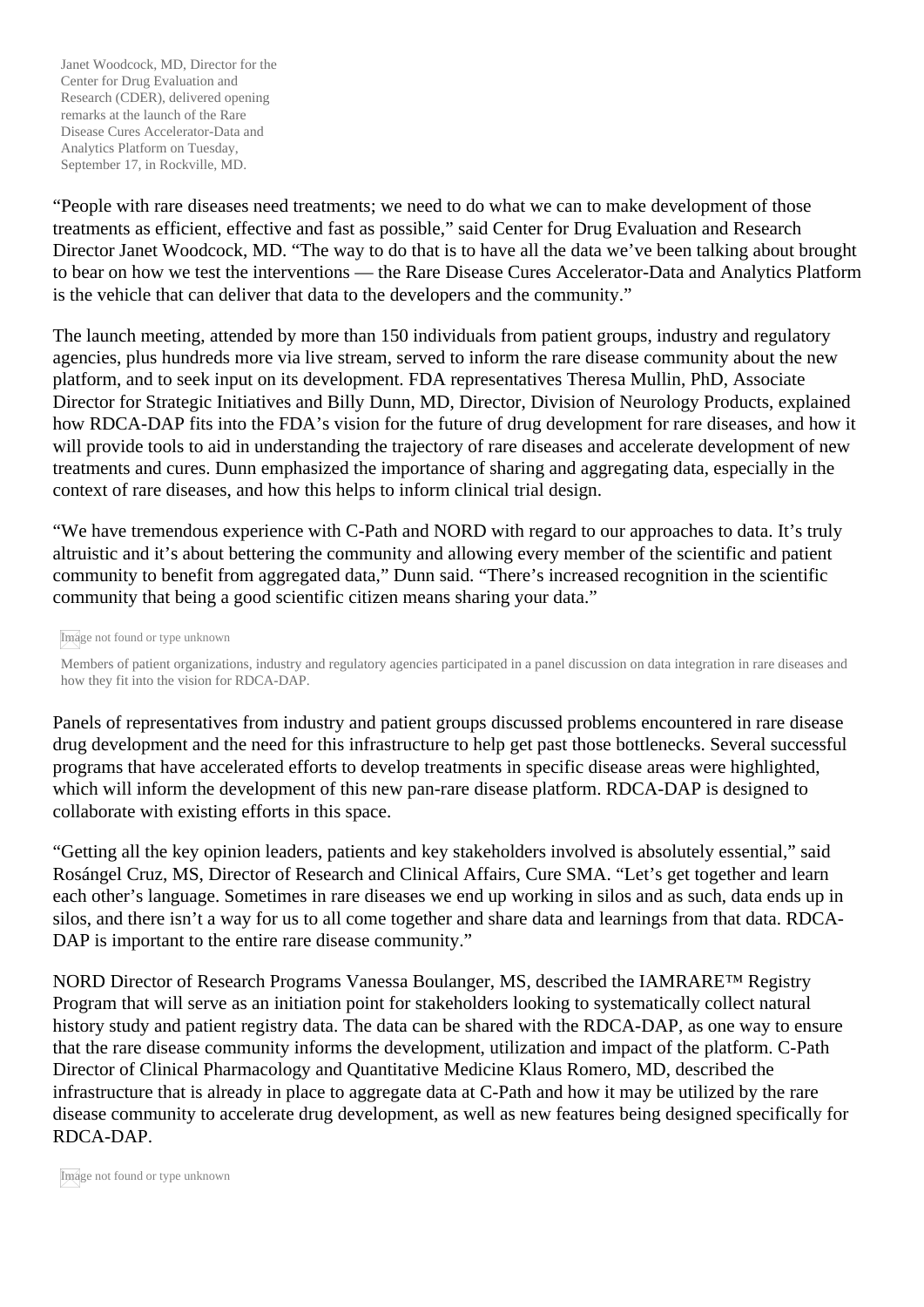C-Path Director of Clinical Pharmacology and Quantitative Medicine Klaus Romero, MD, MS, described the infrastructure that is already in place to aggregate data at C-Path and how it may be utilized by the rare disease community to accelerate drug development. The RDCA-DA launch event was attended by more than 150 members of industry, patient groups and regulatory agencies, plus hundreds more via live stre

Groups interested in contributing data to the effort, collaborating on the development of the platform or usingthe database may visitpath.org/rdca-dapr emai[l rdcadap@c-path.o](mailto:rdcadap@c-path.org?subject=RE: RDCA-DAP PR)rg r more information. The platform is open to accept data immediately, but the user interface and analytics are still under developme and will be available in the next six months, with more sophisticated analytics tools developed over time.

Image not found or type unknown

## About Critical Path Institute

Critical Path Institute (C-Path) is an independent, nonprofit organization established in 2005 as a public ar private partnership. C-Path's mission is to catalyze the development of new approaches that advance medical innovation and regulatory science, accelerating the path to a healthier world. An international leader in forming collaborations, C-Path has established numerous global consortia that currently include more than 1,600 scientists from government and regulatory agencies, academia, patient organizations, disease foundations, and dozens of pharmaceutical and biotech companies. C-Path US is headquartered in Tucso Arizona and C-Path, Ltd. EU is headquartered in Dublin, Ireland, with additional staff in multiple other locations. For more information, visitpath.org and c-path.eu

Image not found or type unknown

About the National Organization for Rare Disorders (NORD $)$ <sup>®</sup>